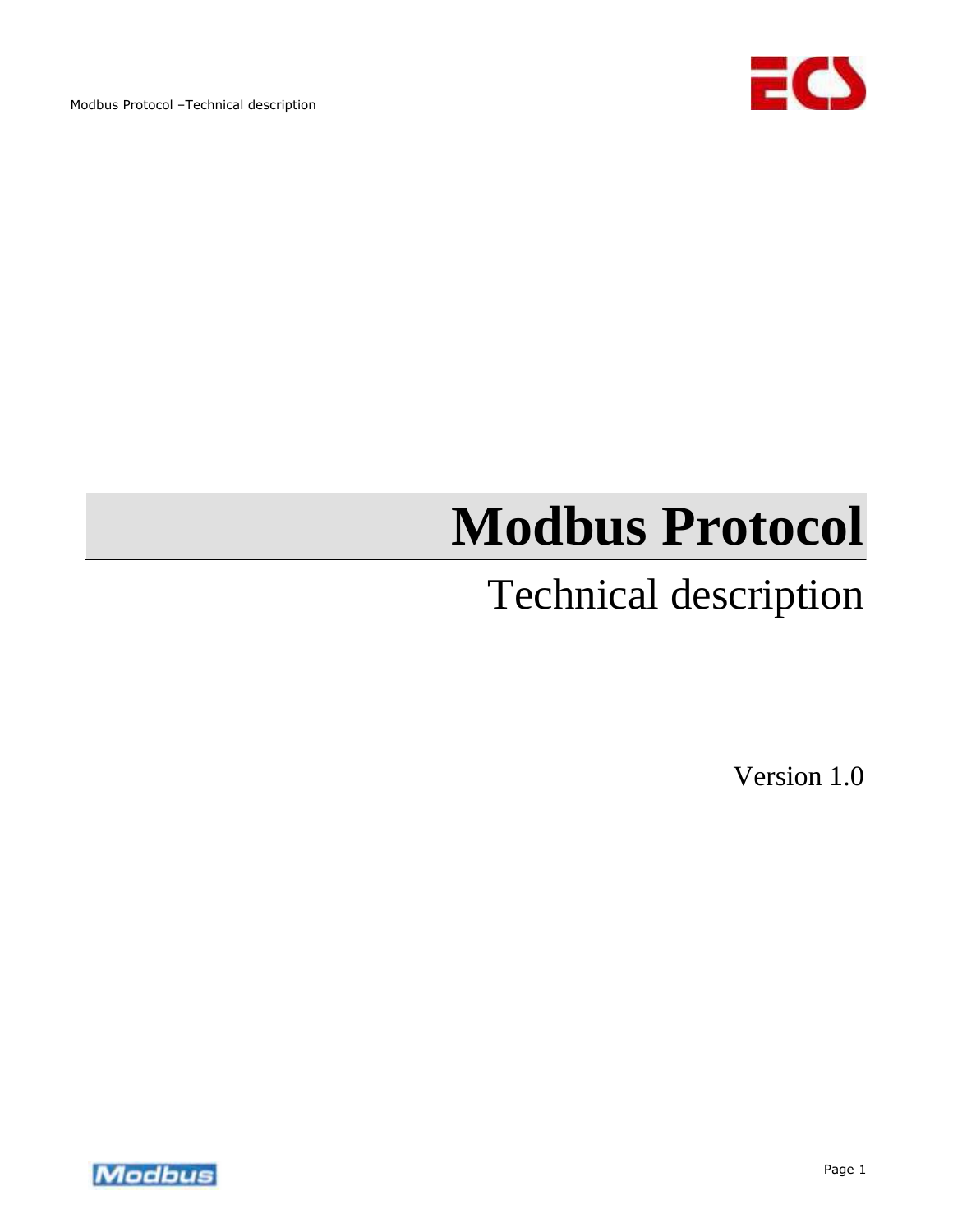

# <span id="page-1-0"></span>1. Index

| 2.1            |      |  |
|----------------|------|--|
|                | 2.2. |  |
| 3.             |      |  |
|                | 3.1. |  |
|                |      |  |
|                | 3.2. |  |
|                |      |  |
| $\overline{4}$ |      |  |
|                | 4.1. |  |
| 4.2.           |      |  |
|                | 4.3. |  |
| 4.4.           |      |  |
|                |      |  |
|                |      |  |

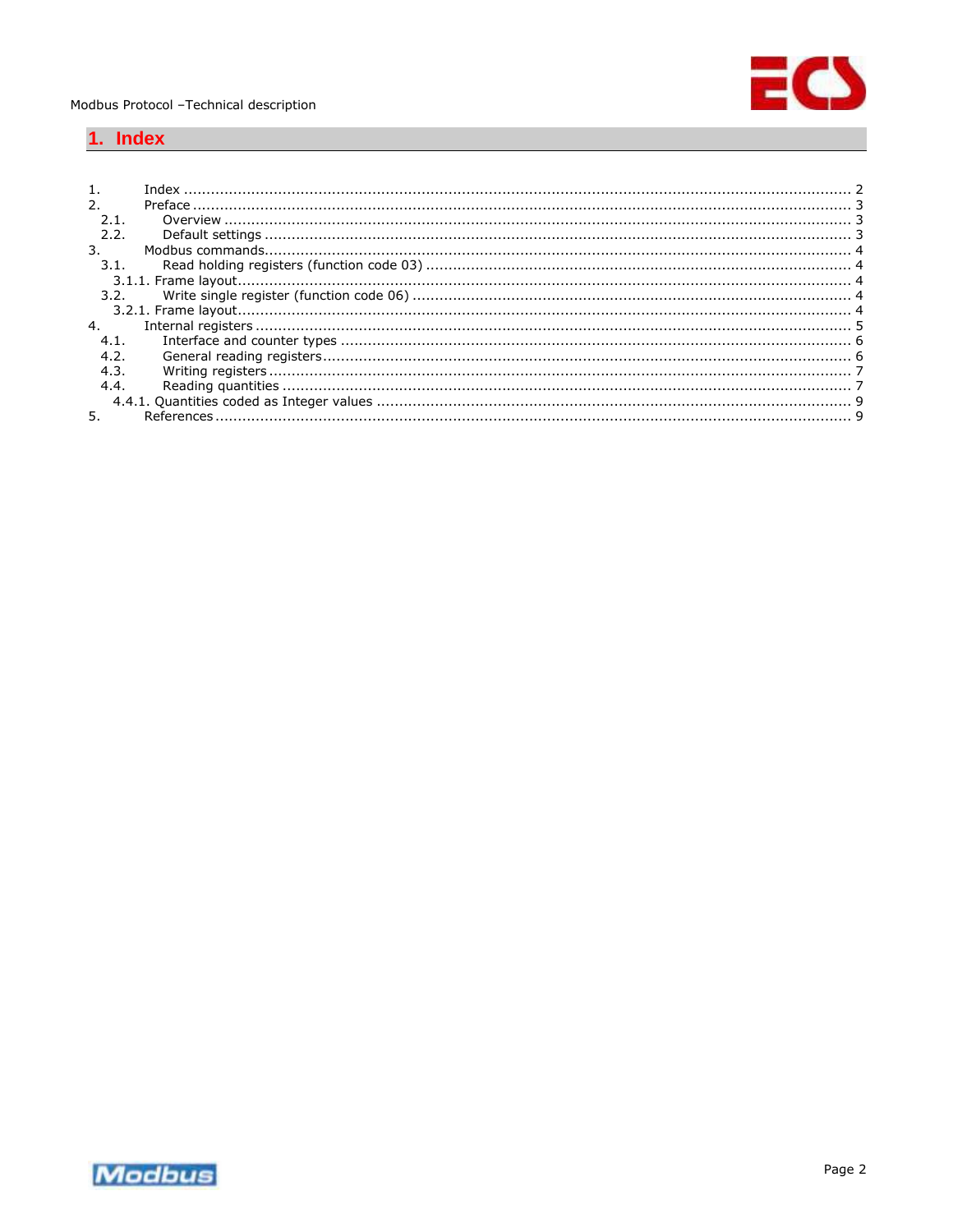

# <span id="page-2-0"></span>**2. Preface**

# <span id="page-2-1"></span>*2.1. Overview*

The present guide describes the implementation of the Mobus Protocol on the Modbus communication interface. The interface can be connected to a RS485 Modbus network and can be controlled by a Mobus master station over this network.



The interface supports both the RTU and the ASCII communication protocols modes and it is configurable for what concern to the transmission parameters (speed, parity, stop bits).

Every parameter is controlled by a Modbus register so you can configure the interface by a sequence of writings into the internal interface registers.

# <span id="page-2-2"></span>*2.2. Default settings*

These are the factory default settings:

| <b>Drotocol:</b> | Modhue PTL |
|------------------|------------|

- Modbus RTU<br>001  $\bullet$  Modbus Address:
- Baud rate: 19200 bit/s
- Parity: None<br>• Stop bits: 1
- Stop bits:

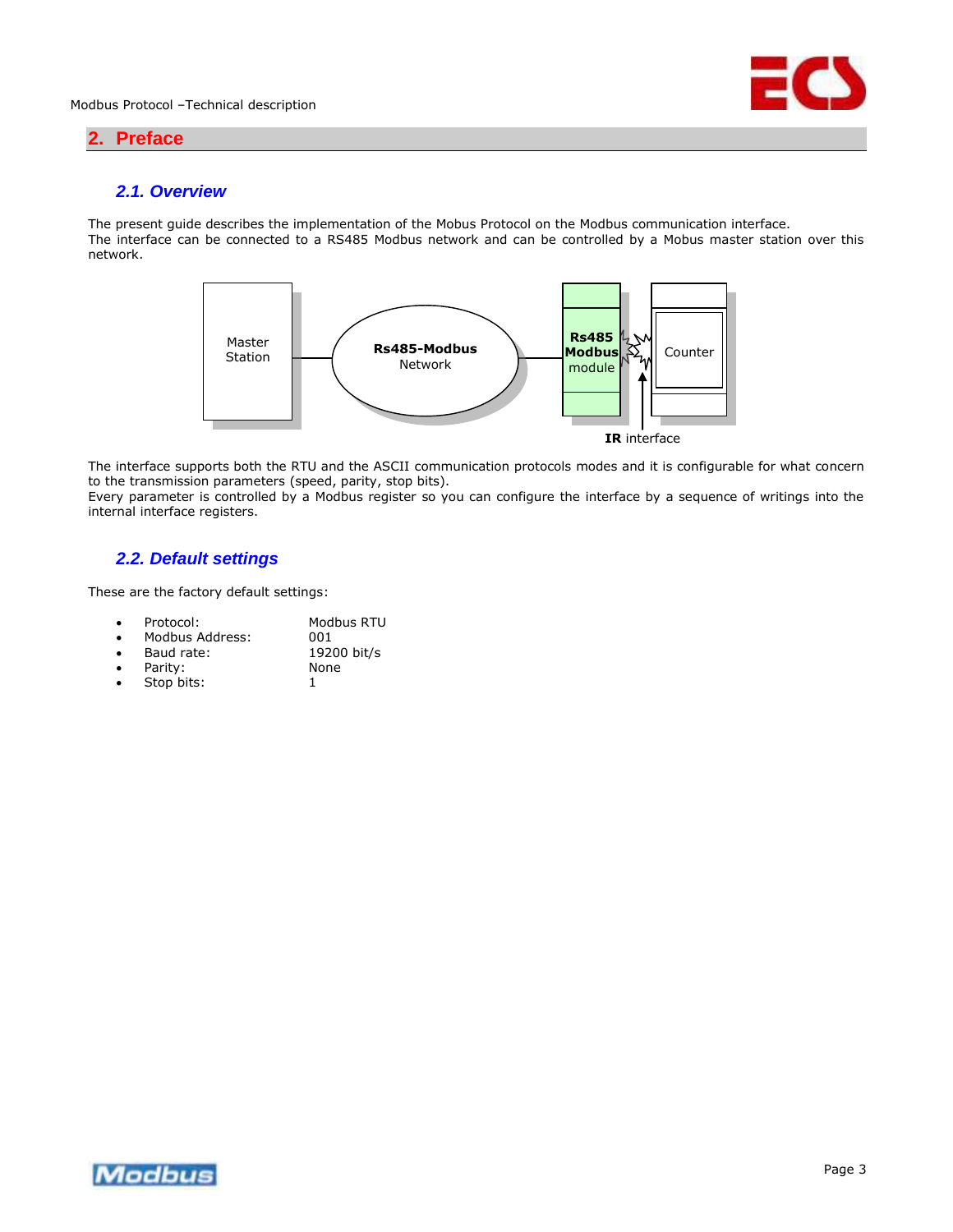

### <span id="page-3-0"></span>**3. Modbus commands**

The interface supports only two type of commands, one for reading the register values, one for writing the configuration registers. The reading is only possible for a block of registers (the command for a single register reading is not supported).

# <span id="page-3-1"></span>*3.1. Read holding registers (function code 03)*

This function code is used to read the contents of a contiguous block of holding registers in a remote device. The Request frame specifies the starting register address and the number of registers.

The register data in the response message are packed as two bytes per register, with the binary contents left justified within each byte. For each register, the first byte contains the low order bits and the second contains the high order bits; note that the interface BE (Basic and Full) configured with register 4117=0 (value format 32 bit floating point) is an exception to this rule: for each register, the first byte contains the high order bits and the second contains the low order bits. In many cases more than one register is used to represent the same quantity to allow a correct representation of the quantity value (for example, the active energy is represented using 4 registers – 8 bytes -) Please refer to the chapter "Internal registers" for details.

#### <span id="page-3-2"></span>**3.1.1. Frame layout**

| Starting address register (high order bits) |  |  |  |  |  |  |  |  |  |
|---------------------------------------------|--|--|--|--|--|--|--|--|--|
|                                             |  |  |  |  |  |  |  |  |  |
| Number of registers (high order bits)       |  |  |  |  |  |  |  |  |  |
| Number of registers (low order bits)        |  |  |  |  |  |  |  |  |  |
| Modbus Checksum (high order bits)           |  |  |  |  |  |  |  |  |  |
| Modbus Checksum (low order bits)            |  |  |  |  |  |  |  |  |  |
|                                             |  |  |  |  |  |  |  |  |  |

# <span id="page-3-3"></span>*3.2. Write single register (function code 06)*

This function code is used to write a single holding register in a remote device. The Request specifies the address of the register to be written. The normal response is an echo of the request, returned after the register contents have been written.

## <span id="page-3-4"></span>**3.2.1. Frame layout**

| <b>ADR</b>                 | 06                                                                                                  | RAh | RAI | <b>RVh</b> | <b>RVI</b> | <b>CRCh</b> | CRCI |  |  |
|----------------------------|-----------------------------------------------------------------------------------------------------|-----|-----|------------|------------|-------------|------|--|--|
| <b>ADR</b><br>06<br>RAh    | Modbus Address<br>Write single register function code (fixed)<br>Register address (high order bits) |     |     |            |            |             |      |  |  |
| RAI                        | Register address (low order bits)                                                                   |     |     |            |            |             |      |  |  |
| <b>RVh</b>                 | Register value (high order bits)                                                                    |     |     |            |            |             |      |  |  |
| <b>RVI</b>                 | Register value (low order bits)                                                                     |     |     |            |            |             |      |  |  |
| <b>CRCh</b><br><b>CRCI</b> | Modbus Checksum (high order bits)<br>Modbus Checksum (low order bits)                               |     |     |            |            |             |      |  |  |

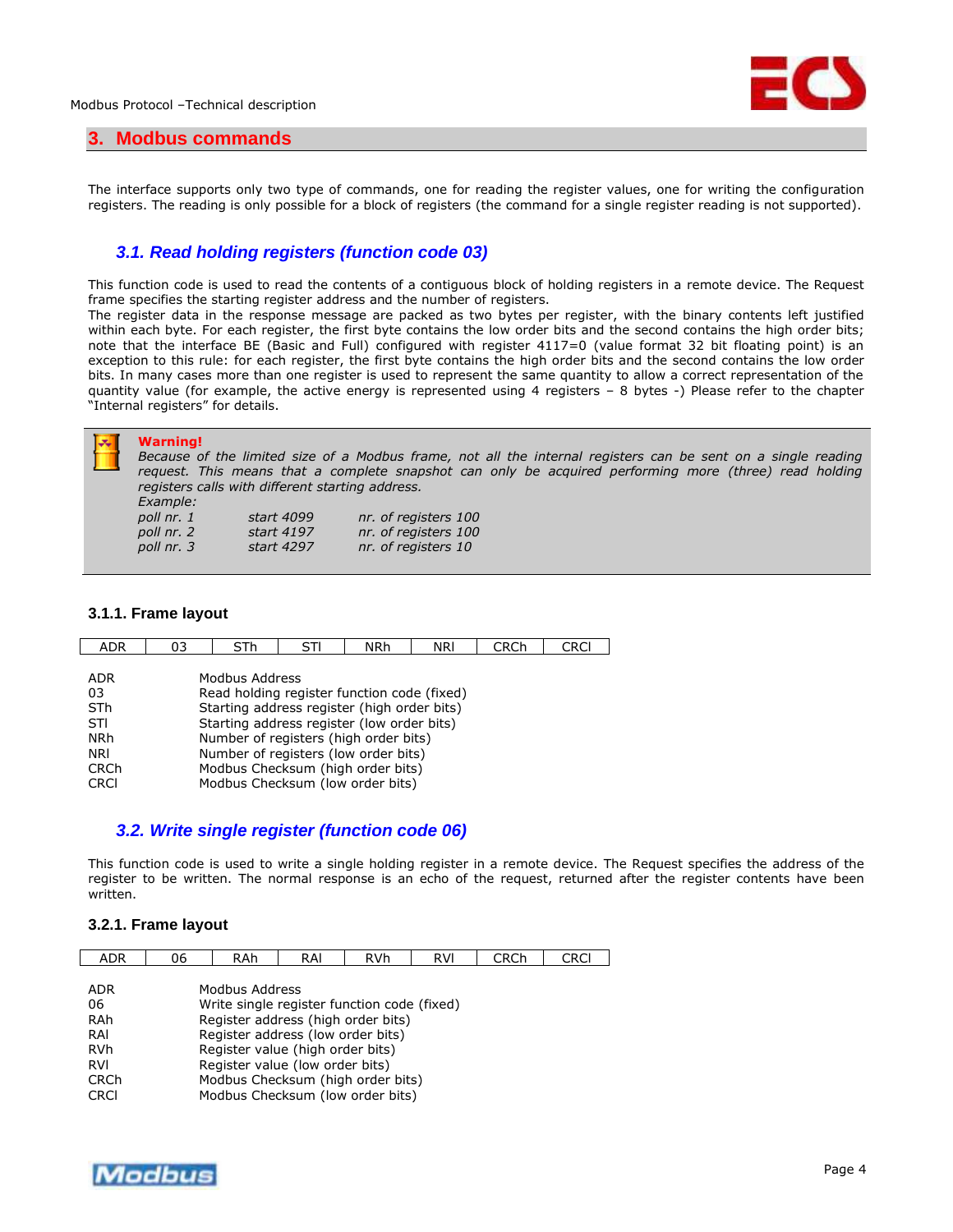

# <span id="page-4-0"></span>**4. Internal registers**

This is the complete list of the internal registers.

| <b>Register</b> |                                            | <b>Interface &amp; counter types</b> |                |                           |                    |              |
|-----------------|--------------------------------------------|--------------------------------------|----------------|---------------------------|--------------------|--------------|
| <b>Address</b>  | <b>Designation</b>                         | <b>TA</b>                            | <b>TE</b>      | <b>SA</b>                 | SE                 | <b>Notes</b> |
| 4099            | Device type                                | $\pmb{\times}$                       | $\pmb{\times}$ | X                         | $\pmb{\mathsf{x}}$ |              |
| 4100            | <b>Firmware version</b>                    | $\pmb{\times}$                       | $\pmb{\times}$ | x                         | $\pmb{\times}$     |              |
| 4101            | Range overflow alarm                       | $\pmb{\times}$                       | X              | x                         | $\pmb{\times}$     |              |
| 4102            | Running tariff                             | X                                    | $\pmb{\times}$ | X                         | $\pmb{\times}$     |              |
| 4104            | PID (Product Identification) bytes 1 and 2 | X                                    | $\pmb{\times}$ | X                         | $\pmb{\times}$     | General      |
| 4105            | PID - bytes 3 and 4                        | $\pmb{\times}$                       | $\pmb{\times}$ | X                         | $\pmb{\times}$     | reading      |
| 4106            | $PID - bytes 5 and 6$                      | $\pmb{\times}$                       | $\pmb{\times}$ | x                         | $\pmb{\times}$     | registers    |
| 4107            | PID - bytes 7 and 8                        | $\pmb{\times}$                       | $\pmb{\times}$ | x                         | $\pmb{\times}$     |              |
| 4108            | PID - bytes 9 and 10                       | $\pmb{\times}$                       | X              | x                         | $\pmb{\times}$     |              |
| 4109            | PID - bytes 11 and 12                      | $\pmb{\times}$                       | $\pmb{\times}$ | x                         | $\pmb{\times}$     |              |
| 4110            | PID - bytes 13 and 14                      | X                                    | X              | x                         | $\pmb{\times}$     |              |
| 4111            | Protocol type                              | $\pmb{\mathsf{x}}$                   | $\pmb{\times}$ | $\pmb{\times}$            | $\pmb{\mathsf{x}}$ |              |
| 4112            | <b>Speed</b>                               | X                                    | x              | x                         | x                  |              |
| 4113            | Parity                                     | X                                    | X              | X.                        | $\pmb{\mathsf{x}}$ |              |
| 4114            | <b>Stop bits</b>                           | X                                    | X              | X                         | x                  | Writing      |
| 4115            | Modbus address                             | $\pmb{\times}$                       | $\pmb{\times}$ | x                         | $\pmb{\mathsf{x}}$ | registers    |
| 4116            | Reset interface command                    | $\pmb{\mathsf{x}}$                   | $\pmb{\times}$ | X                         | $\pmb{\mathsf{x}}$ |              |
| 4117            | Value format                               | $\pmb{\times}$                       | $\pmb{\times}$ | x                         | $\pmb{\mathsf{x}}$ |              |
| 4118            | Reset energy counters command              | $\pmb{\mathsf{x}}$                   | $\pmb{\times}$ | $\overline{\mathsf{x}}$   | $\mathsf{x}$       |              |
| 4119            | Active Energy 1st phase T1, imp (kWh)      | $\pmb{\mathsf{X}}$                   | $\pmb{\times}$ | $\pmb{\times}$            | $\pmb{\mathsf{x}}$ |              |
| 4123            | Active Energy 2nd phase T1, imp (kWh)      | $\pmb{\times}$                       | $\pmb{\times}$ |                           |                    |              |
| 4127            | Active Energy 3rd phase T1, imp (kWh)      | $\pmb{\times}$                       | X              |                           |                    |              |
| 4131            | Active Energy Σ T1, imp (kWh)              | X                                    | X              |                           |                    |              |
| 4135            | Active Energy 1st phase T2, imp (kWh)      | $\pmb{\times}$                       | $\pmb{\times}$ | X                         | $\pmb{\times}$     |              |
| 4139            | Active Energy 2nd phase T2, imp (kWh)      | $\pmb{\times}$                       | $\pmb{\times}$ |                           |                    |              |
| 4143            | Active Energy 3rd phase T2, imp (kWh)      | $\pmb{\times}$                       | X              |                           |                    |              |
| 4147            | Active Energy Σ T2, imp (kWh)              | X                                    | X              |                           |                    |              |
| 4151            | Active Power 1st phase (kW)                | X                                    | X              | X                         | $\pmb{\times}$     |              |
| 4153            | Active Power 2nd phase (kW)                | $\pmb{\times}$                       | X              |                           |                    |              |
| 4155            | Active Power 3rd phase (kW)                | X                                    | X              |                           |                    |              |
| 4157            | Active Power $\Sigma$ (kW)                 | X                                    | X              |                           |                    |              |
| 4161            | Active Energy 1st phase T1, exp (kWh)      | X                                    | $\pmb{\times}$ | $\pmb{\mathsf{X}}$        | $\pmb{\times}$     |              |
| 4165            | Active Energy 2nd phase T1, exp (kWh)      | $\pmb{\times}$                       | $\pmb{\times}$ |                           |                    |              |
| 4169            | Active Energy 3rd phase T1, exp (kWh)      | $\pmb{\times}$                       | $\pmb{\times}$ |                           |                    |              |
| 4173            | Active Energy Σ T1, exp (kWh)              | X                                    | X              |                           |                    | Reading      |
| 4177            | Active Energy 1st phase T2, exp (kWh)      | $\pmb{\times}$                       | $\pmb{\times}$ | $\pmb{\mathsf{x}}$        | $\pmb{\times}$     | quantities   |
| 4181            | Active Energy 2nd phase T2, exp (kWh)      | $\pmb{\times}$                       | $\pmb{\times}$ |                           |                    | registers    |
| 4185            | Active Energy 3rd phase T2, exp (kWh)      | X                                    | X              |                           |                    |              |
| 4189            | Active Energy $\Sigma$ T2, exp (kWh)       | $\pmb{\times}$                       | X              |                           |                    |              |
| 4193            | Reactive Energy 1st phase T1, imp (kvarh)  | $\pmb{\times}$                       | $\pmb{\times}$ | $\boldsymbol{\mathsf{x}}$ | $\pmb{\times}$     |              |
| 4197            | Reactive Energy 2nd phase T1, imp (kvarh)  | $\pmb{\times}$                       | $\pmb{\times}$ |                           |                    |              |
| 4201            | Reactive Energy 3rd phase T1, imp (kvarh)  | $\pmb{\times}$                       | $\pmb{\times}$ |                           |                    |              |
| 4205            | Reactive Energy Σ T1, imp (kvarh)          | $\pmb{\times}$                       | $\pmb{\times}$ |                           |                    |              |
| 4209            | Reactive Energy 1st phase T2, imp (kvarh)  | $\pmb{\times}$                       | $\pmb{\times}$ | $\mathsf X$               | $\pmb{\times}$     |              |
| 4213            | Reactive Energy 2nd phase T2, imp (kvarh)  | $\pmb{\times}$                       | $\pmb{\times}$ |                           |                    |              |
| 4217            | Reactive Energy 3rd phase T2, imp (kvarh)  | $\pmb{\times}$                       | X              |                           |                    |              |
| 4221            | Reactive Energy Σ T2, imp (kvarh)          | X                                    | X              |                           |                    |              |
| 4225            | Reactive Energy 1st phase T1, exp (kvarh)  | $\pmb{\times}$                       | $\pmb{\times}$ | $\pmb{\mathsf{X}}$        | $\pmb{\times}$     |              |
| 4229            | Reactive Energy 2nd phase T1, exp (kvarh)  | $\pmb{\times}$                       | $\pmb{\times}$ |                           |                    |              |
| 4233            | Reactive Energy 3rd phase T1, exp (kvarh)  | $\pmb{\times}$                       | $\pmb{\times}$ |                           |                    |              |
| 4237            | Reactive Energy Σ T1, exp (kvarh)          | $\pmb{\mathsf{X}}$                   | $\pmb{\times}$ |                           |                    |              |
|                 |                                            |                                      |                |                           |                    |              |

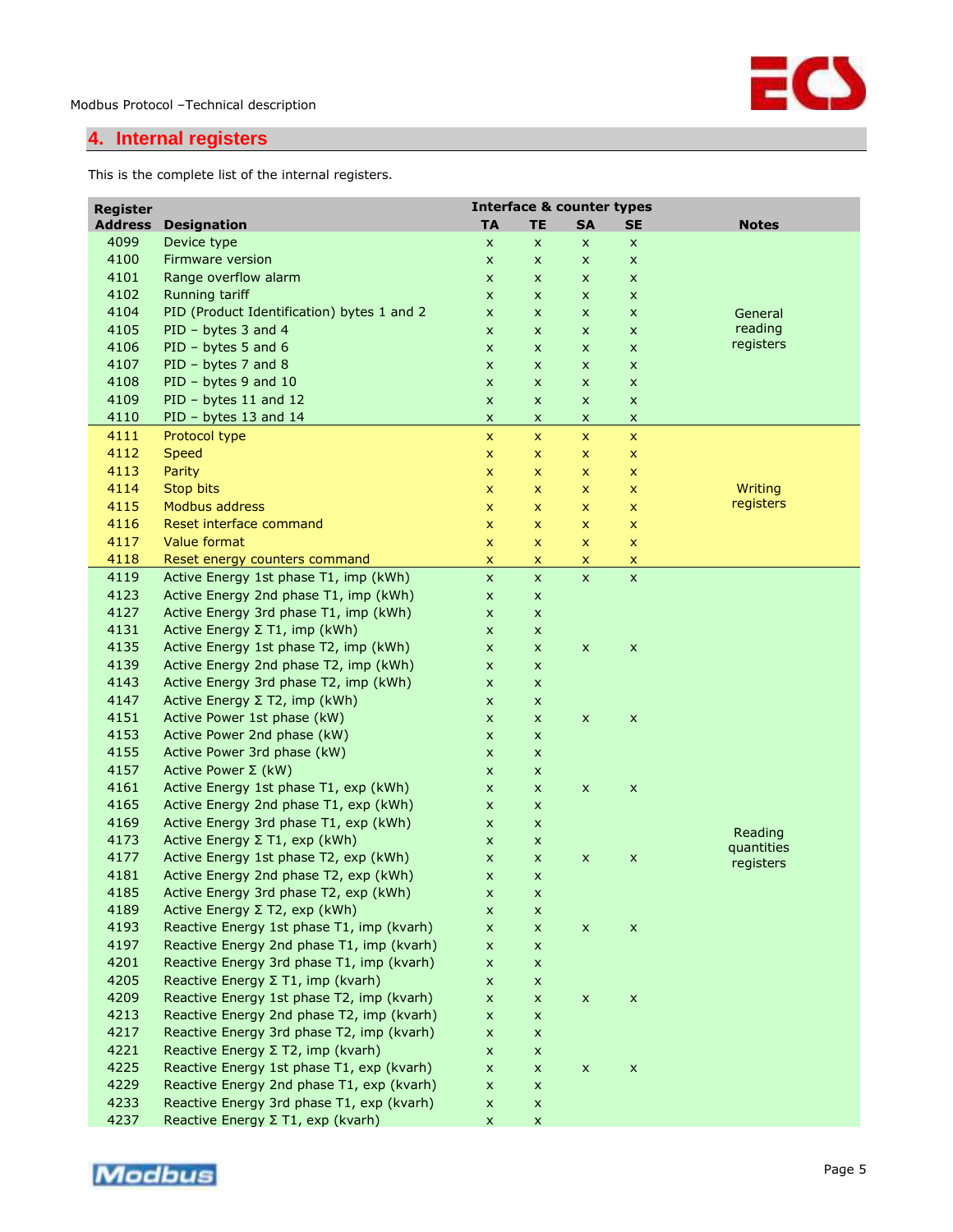

|      | Modbus Protocol -Technical description    |              |                    |                    |                |  |
|------|-------------------------------------------|--------------|--------------------|--------------------|----------------|--|
| 4241 | Reactive Energy 1st phase T2, exp (kvarh) | $\mathsf{x}$ | $\mathsf{x}$       | $\mathsf{x}$       | $\pmb{\times}$ |  |
| 4245 | Reactive Energy 2nd phase T2, exp (kvarh) | $\mathsf{x}$ | $\mathsf{x}$       |                    |                |  |
| 4249 | Reactive Energy 3rd phase T2, exp (kvarh) | $\mathsf{x}$ | $\mathsf{x}$       |                    |                |  |
| 4253 | Reactive Energy $\Sigma$ T2, exp (kvarh)  | $\mathsf{x}$ | $\mathsf{x}$       |                    |                |  |
| 4257 | Reactive Power 1st phase (kvar)           | $\mathsf{x}$ | $\mathsf{x}$       | $\mathsf{x}$       | $\mathsf{x}$   |  |
| 4259 | Reactive Power 2nd phase (kvar)           | $\mathsf{x}$ | $\mathsf{x}$       |                    |                |  |
| 4261 | Reactive Power 3rd phase (kvar)           | $\mathsf{x}$ | $\mathsf{x}$       |                    |                |  |
| 4263 | Reactive Power $\Sigma$ (kvar)            | $\mathsf{x}$ | $\pmb{\mathsf{X}}$ |                    |                |  |
| 4267 | $L1-N$ voltage $(V)$                      | $\mathsf{x}$ |                    | $\mathsf{x}$       |                |  |
| 4269 | $L2-N$ voltage $(V)$                      | $\mathsf{x}$ |                    |                    |                |  |
| 4271 | L3-N voltage $(V)$                        | $\mathsf{x}$ |                    |                    |                |  |
| 4273 | $L1-L2$ voltage $(V)$                     | $\mathsf{x}$ |                    |                    |                |  |
| 4275 | L2-L3 voltage $(V)$                       | $\mathsf{x}$ |                    |                    |                |  |
| 4277 | $L3-L1$ voltage $(V)$                     | $\mathsf{x}$ |                    |                    |                |  |
| 4279 | phase1 current (A)                        | $\mathsf{x}$ |                    | $\mathsf{x}$       |                |  |
| 4281 | phase2 current (A)                        | $\mathsf{x}$ |                    |                    |                |  |
| 4283 | phase3 current (A)                        | $\mathsf{x}$ |                    |                    |                |  |
| 4285 | apparent power phase1 (kVA)               | $\mathsf{x}$ |                    | $\pmb{\mathsf{X}}$ |                |  |
| 4287 | apparent power phase2 (kVA)               | $\mathsf{x}$ |                    |                    |                |  |
| 4289 | apparent power phase3 (kVA)               | $\mathsf{x}$ |                    |                    |                |  |
| 4291 | apparent power $\Sigma$ (kVA)             | $\mathsf{x}$ |                    |                    |                |  |
| 4295 | power factor cos $\varphi$ phase1         | $\mathsf{x}$ |                    | $\mathsf{x}$       |                |  |
| 4297 | power factor cos $\varphi$ phase2         | $\mathsf{x}$ |                    |                    |                |  |
| 4299 | power factor cos $\varphi$ phase3         | $\mathsf{x}$ |                    |                    |                |  |
| 4301 | power factor cos $\varphi$ Σ              | $\mathsf{x}$ |                    |                    |                |  |
| 4303 | frequency (Hz)                            | $\mathsf{x}$ |                    | $\mathsf{x}$       |                |  |

# <span id="page-5-0"></span>*4.1. Interface and counter types*

Depending on the type of the Modbus interface (Basic or Full) you are working with and depending also on the counter connected to the Modbus interface, you have a different set of registers at your disposal. In the table above, you can see four columns where all the possible combination are listed:

- TA Three-Phase counter and Full interface. All the quantities.<br>TE Three-Phase counter and Basic interface. Energy quantitie
- Three-Phase counter and Basic interface. Energy quantities on all the phases.
- SA Single-Phase counter and Full interface. All the quantities on a single phase.
- SE Single-Phase counter and Basic interface. Energy quantities on a single phase.

Anyway, all the registers can always be read but if you try to access a register not supported in the combination counterinterface you have, you will get a value of 0.

Example: if you try to read the register 4267 (voltage on L1) when you have a three-phase counter and a Basic interface (TE column) you will always get a value of 0, because the interface is not allowed to send out this quantity.

# <span id="page-5-1"></span>*4.2. General reading registers*

This family of registers store general information about the interface. All the registers are always available regardless to the combination counter-interface you have.

| Register | Designation          | Description                                                                                                                                                                               |  |  |  |  |
|----------|----------------------|-------------------------------------------------------------------------------------------------------------------------------------------------------------------------------------------|--|--|--|--|
| 4099     | Device type          | Code that identify the combination interface-counter                                                                                                                                      |  |  |  |  |
|          |                      | No communication with the counter on the IR port<br>0                                                                                                                                     |  |  |  |  |
|          |                      | Three-phase Full                                                                                                                                                                          |  |  |  |  |
|          |                      | Three-phase Basic                                                                                                                                                                         |  |  |  |  |
|          |                      | Single-phase Full                                                                                                                                                                         |  |  |  |  |
|          |                      | Single-phase Basic<br>4                                                                                                                                                                   |  |  |  |  |
| 4100     | Firmware version     | Version of the interface firmware                                                                                                                                                         |  |  |  |  |
| 4101     | Range overflow alarm | The register is set by the counter if it has the detected a value over the voltage or<br>the current nominal threshold.<br>The lowest order byte of the register is bit-coded as follows: |  |  |  |  |
|          |                      | n.u.   n.u.   OFV3   OFI3   OFV2   OFI2   OFV1   OFI1                                                                                                                                     |  |  |  |  |
|          |                      | Where:                                                                                                                                                                                    |  |  |  |  |

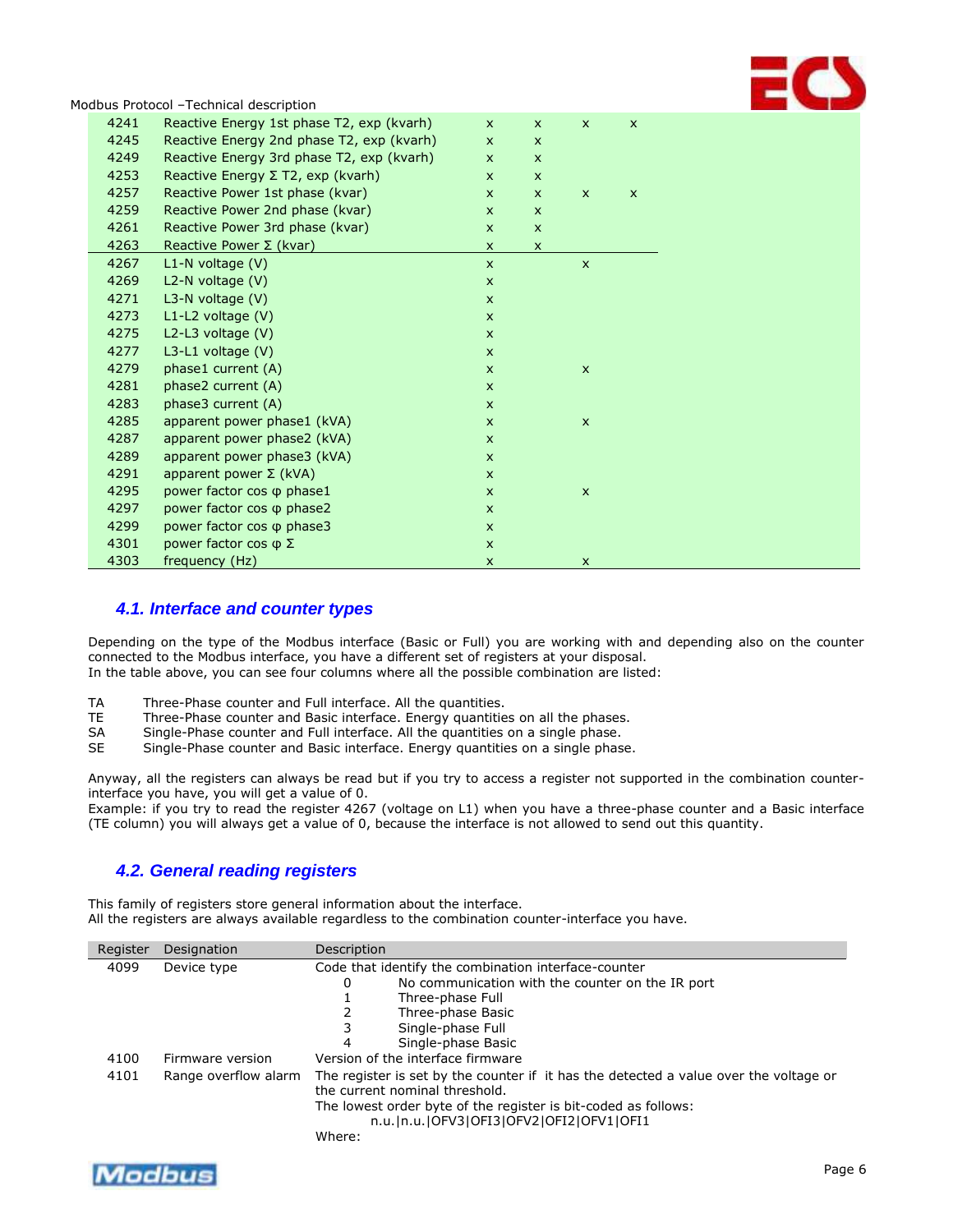

|                        | Voltage overflow (on phase 1, 2 and 3)<br><b>OFV</b>      |
|------------------------|-----------------------------------------------------------|
|                        | Current overflow (on phase 1, 2 and 3)<br><b>OFI</b>      |
|                        | Not Used<br>n.u.                                          |
| 4102-03 Running tariff | Tariff 1 is currently in use<br>0                         |
|                        | Tariff 2 is currently in use                              |
| 4104-10 PID            | Part number identification string (a maximum of 14 bytes) |

# <span id="page-6-0"></span>*4.3. Writing registers*

This set of registers is for the interface configuration. One register (4118) is dedicated to request the reset of the counter internal energy registers.

All the registers are always available regardless to the combination counter-interface you have.

The registers from 4111 to 4115 are controlled by the Reset interface command register (4116): all the changing you make to the first ones take effect only when you ask a reset of the interface by assigning a value of 1 to the last one. Any change to the registers 4117 and 4118 is immediately effective.

| Register | Designation                   | Description           |                                                       |
|----------|-------------------------------|-----------------------|-------------------------------------------------------|
| 4111     | Protocol type                 | 0                     | Modbus RTU protocol                                   |
|          |                               |                       | Modbus ASCII protocol                                 |
| 4112     | Speed                         | One of the following: |                                                       |
|          |                               |                       | 1200, 2400, 4800, 9600, 19200, 38400                  |
| 4113     | Parity                        | 0                     | None                                                  |
|          |                               |                       | Even                                                  |
|          |                               |                       | Odd                                                   |
| 4114     | Stop bits                     | 1 or 2                |                                                       |
| 4115     | Modbus address                | From 1 to 247         |                                                       |
| 4116     | Reset interface command       | 0                     | Changes made on registers 4111-4115 are not effective |
|          |                               |                       | Changes made on registers 4111-4115 take effect       |
| 4117     | Value format                  | 0                     | Quantities coded as floating point 32 bit             |
|          |                               |                       | Quantities coded as integers (see par. 4.4)           |
| 4118     | Reset energy counters command |                       | Reset active energy registers                         |
|          |                               | 2                     | Reset reactive energy registers                       |
|          |                               |                       | Reset all the registers                               |



#### **Note!**

The register 4118, is a "pass-through" register because the final target of the command is the counter connected to the interface. If you change the register value, a command will be given to the counter in order to call a reset of the counter internal registers.

All the other writing registers modify the interface behaviour.

# <span id="page-6-1"></span>*4.4. Reading quantities*

These registers holds the electrical quantities controlled by the counter connected to the interface. As stated in paragraph 4.1 the available quantities are dependent from the combination counter/interface type you have (TA: Three phase counter/Full interface, TE: Three phase counter/Basic interface, SA: Single phase counter/Full interface, SE: Single phase counter/Basic interface).

| Register | Designation                           |    | Interface & counter types |           |                           | Length  |
|----------|---------------------------------------|----|---------------------------|-----------|---------------------------|---------|
| address  |                                       | TA | TE                        | <b>SA</b> | <b>SE</b>                 | (bytes) |
| 4119     | Active Energy 1st phase T1, imp (kWh) | x  | x                         | x         | x                         | 8       |
| 4123     | Active Energy 2nd phase T1, imp (kWh) | x  | x                         |           |                           | 8       |
| 4127     | Active Energy 3rd phase T1, imp (kWh) | x  | x                         |           |                           | 8       |
| 4131     | Active Energy $\Sigma$ T1, imp (kWh)  | x  | x                         |           |                           | 8       |
| 4135     | Active Energy 1st phase T2, imp (kWh) | x  | x                         | x         | x                         | 8       |
| 4139     | Active Energy 2nd phase T2, imp (kWh) | x  | x                         |           |                           | 8       |
| 4143     | Active Energy 3rd phase T2, imp (kWh) | x  | x                         |           |                           | 8       |
| 4147     | Active Energy $\Sigma$ T2, imp (kWh)  | x  | x                         |           |                           | 8       |
| 4151     | Active Power 1st phase (kW)           | x  | x                         | x         | $\boldsymbol{\mathsf{x}}$ | 4       |
| 4153     | Active Power 2nd phase (kW)           | x  | x                         |           |                           | 4       |
| 4155     | Active Power 3rd phase (kW)           | x  | x                         |           |                           |         |

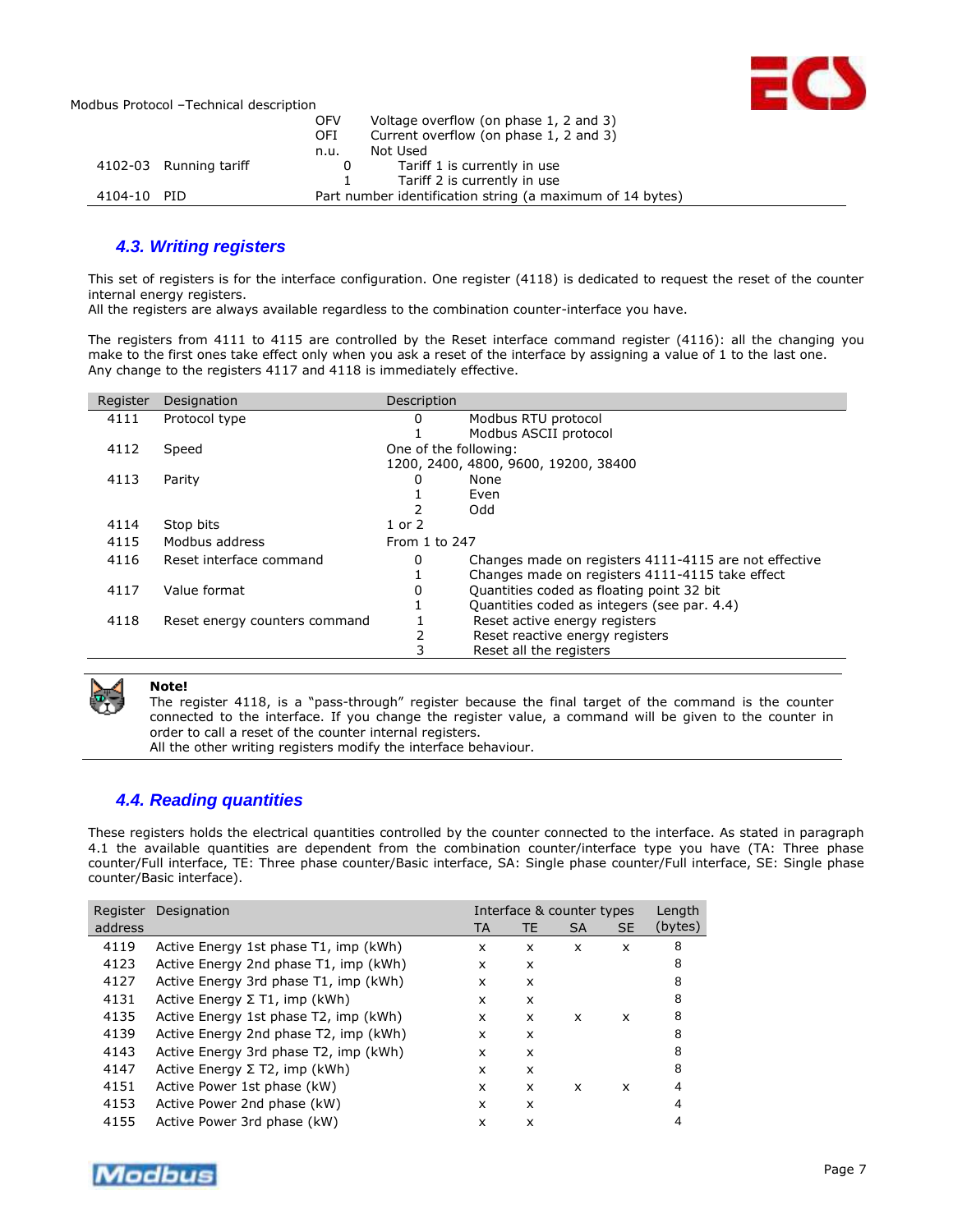

|      | Modbus Protocol -Technical description    |   |   |   |   |                         |
|------|-------------------------------------------|---|---|---|---|-------------------------|
| 4157 | Active Power $\Sigma$ (kW)                | x | x |   |   | 8                       |
| 4161 | Active Energy 1st phase T1, exp (kWh)     | x | x | x | X | 8                       |
| 4165 | Active Energy 2nd phase T1, exp (kWh)     | x | x |   |   | 8                       |
| 4169 | Active Energy 3rd phase T1, exp (kWh)     | x | x |   |   | 8                       |
| 4173 | Active Energy Σ T1, exp (kWh)             | x | x |   |   | 8                       |
| 4177 | Active Energy 1st phase T2, exp (kWh)     | x | x | x | X | 8                       |
| 4181 | Active Energy 2nd phase T2, exp (kWh)     | x | x |   |   | 8                       |
| 4185 | Active Energy 3rd phase T2, exp (kWh)     | x | x |   |   | 8                       |
| 4189 | Active Energy $\Sigma$ T2, exp (kWh)      | x | x |   |   | 8                       |
| 4193 | Reactive Energy 1st phase T1, imp (kvarh) | x | x | x | X | 8                       |
| 4197 | Reactive Energy 2nd phase T1, imp (kvarh) | x | x |   |   | 8                       |
| 4201 | Reactive Energy 3rd phase T1, imp (kvarh) | x | x |   |   | 8                       |
| 4205 | Reactive Energy ∑ T1, imp (kvarh)         | x | x |   |   | 8                       |
| 4209 | Reactive Energy 1st phase T2, imp (kvarh) | x | x | x | X | 8                       |
| 4213 | Reactive Energy 2nd phase T2, imp (kvarh) | x | x |   |   | 8                       |
| 4217 | Reactive Energy 3rd phase T2, imp (kvarh) | x | x |   |   | 8                       |
| 4221 | Reactive Energy Σ T2, imp (kvarh)         | x | x |   |   | 8                       |
| 4225 | Reactive Energy 1st phase T1, exp (kvarh) | x | x | x | X | 8                       |
| 4229 | Reactive Energy 2nd phase T1, exp (kvarh) | x | x |   |   | 8                       |
| 4233 | Reactive Energy 3rd phase T1, exp (kvarh) | x | x |   |   | 8                       |
| 4237 | Reactive Energy Σ T1, exp (kvarh)         | x | x |   |   | 8                       |
| 4241 | Reactive Energy 1st phase T2, exp (kvarh) | x | x | x | X | 8                       |
| 4245 | Reactive Energy 2nd phase T2, exp (kvarh) | x | x |   |   | 8                       |
| 4249 | Reactive Energy 3rd phase T2, exp (kvarh) | x | x |   |   | 8                       |
| 4253 | Reactive Energy Σ T2, exp (kvarh)         | x | x |   |   | 8                       |
| 4257 | Reactive Power 1st phase (kvar)           | x | x | x | X | 4                       |
| 4259 | Reactive Power 2nd phase (kvar)           | x | x |   |   | 4                       |
| 4261 | Reactive Power 3rd phase (kvar)           | x | x |   |   | $\overline{4}$          |
| 4263 | Reactive Power $\Sigma$ (kvar)            | x | x |   |   | 8                       |
| 4267 | $L1-N$ voltage $(V)$                      | x |   | x |   | 4                       |
| 4269 | L2-N voltage (V)                          | x |   |   |   | 4                       |
| 4271 | L3-N voltage (V)                          | x |   |   |   | 4                       |
| 4273 | L1-L2 voltage (V)                         | x |   |   |   | 4                       |
| 4275 | L2-L3 voltage (V)                         | x |   |   |   | 4                       |
| 4277 | L3-L1 voltage (V)                         | x |   |   |   | 4                       |
| 4279 | phase1 current (A)                        | x |   | x |   | 4                       |
| 4281 | phase2 current (A)                        | x |   |   |   | 4                       |
| 4283 | phase3 current (A)                        | x |   |   |   | 4                       |
| 4285 | apparent power phase1 (kVA)               | x |   | x |   | $\overline{\mathbf{4}}$ |
| 4287 | apparent power phase2 (kVA)               | x |   |   |   | 4                       |
| 4289 | apparent power phase3 (kVA)               | x |   |   |   | 4                       |
| 4291 | apparent power total (kVA)                | x |   |   |   | 8                       |
| 4295 | power factor cos phi phase1               | x |   | x |   | 4                       |
| 4297 | power factor cos phi phase2               | x |   |   |   | 4                       |
| 4299 | power factor cos phi phase3               | x |   |   |   | 4                       |
| 4301 | power factor cos phi total                | x |   |   |   | 4                       |
| 4303 | frequency (Hz)                            | x |   | x |   | 4                       |
|      |                                           |   |   |   |   |                         |

# **Notes**

**T1/T2** stand for Tariff 1 and tariff 2.

The symbol **Σ** indicates a total amount (for example: the Reactive Power Σ (kvar) value is the total Reactive Power on the three phases. It is of course significant only if you have a three phase counter connected to the interface). **imp/exp** (imported/exported) indicates whether the energy is generated (exported) or consumpted (imported). Length in bytes of the quantity. Note that because a Modbus register is 2 bytes long, all the quantities are splitted on more registers (4 bytes: 2 registers; 8 bytes: 4 registers).



**Tip!** Remember that all the quantities are coded as 32 bit floating point values. Each type of interface (Basic or Full) is available in two versions: